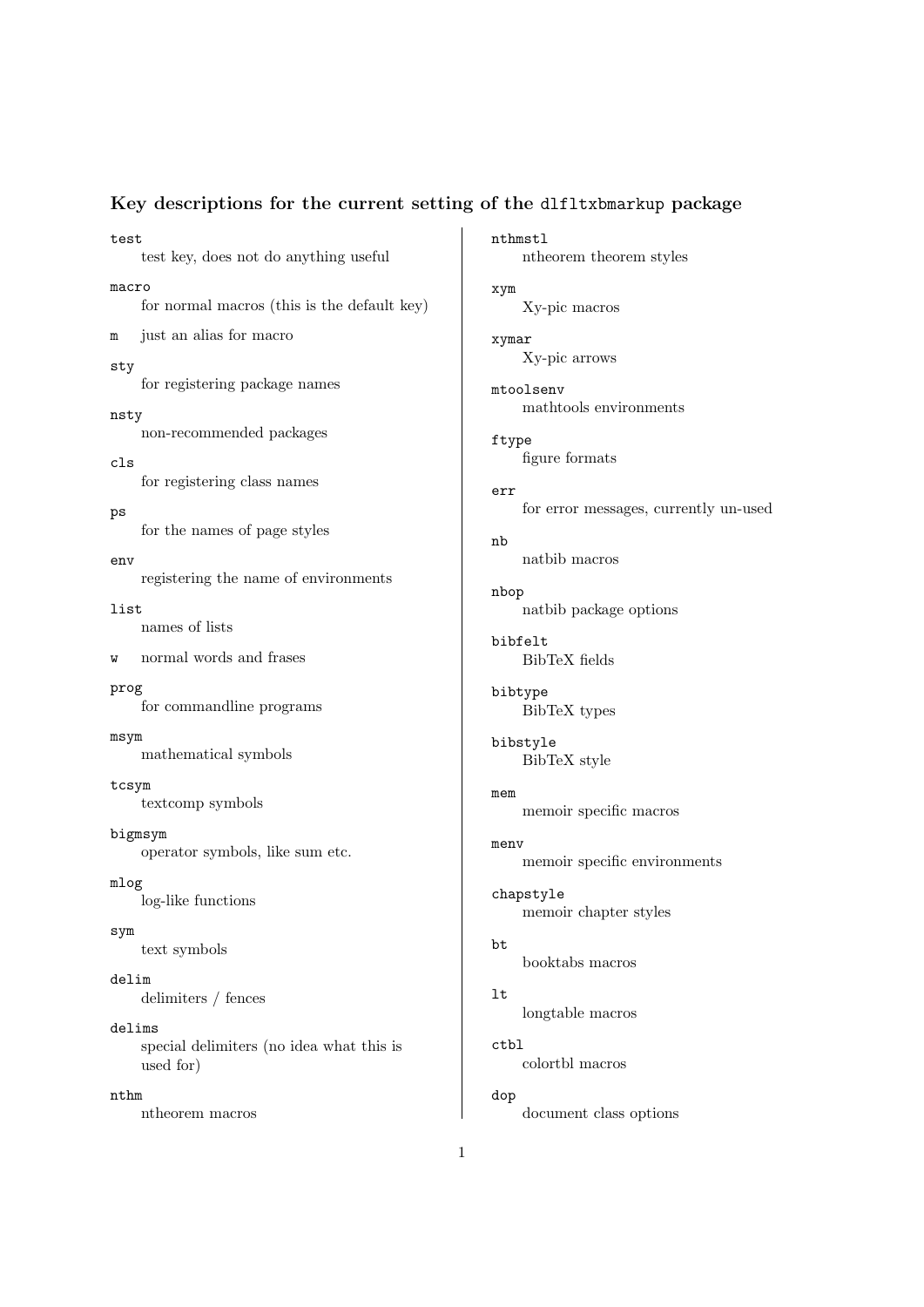mdop memoir class options fixme

fixme macros

vario varioref macros

fnchdr fancyhdr macros

memps memoir specific page styles

inclgrfopt options for includegraphics

cap caption pacakge macros

subfig subfig macros

clskoma KOMA script classes

grffmt graphics format (hmm, two of these???)

ei enumitem macros

eio enumimte options

inputenc inputencodings

counter name of counters

mcounter name of memoir counters

length name of lengths

gauss gauss package macros

tabs column specifiers for tabular etc.

mltbib macros related to the multibib pacakge bbtpc macros related to the bibtopic package bbtpcenv environment related to the bibtopic package sistyle macros from the sistye package sux macros from the siunitx package suxu unit from the siunitx package suxsu short unit from the siunitx package suxp prefixes from the siunitx package suxpp power from the siunitx package acronym macros from the acronym package beamerenv environment related to the beamer class beamer macros related to the beamer class beamerclsopt class options for beamer related to the beamer class beamertheme beamertheme xiftst Test from the xifthen package tl program from TeX Live editor editors leditor linux editors weditor windows editors